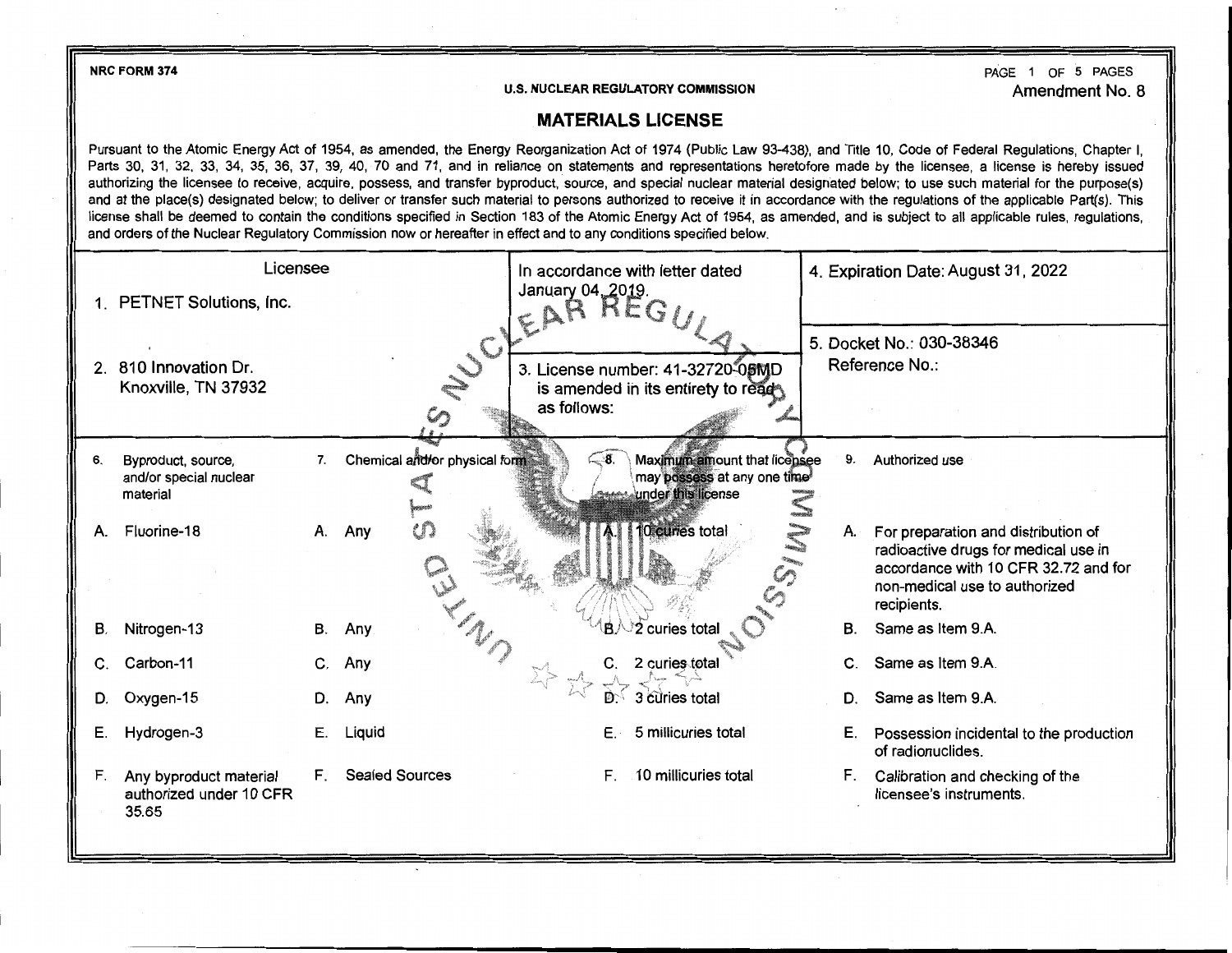| NRC FORM 374A                                                                                                                       | <b>U.S. NUCLEAR REGULATORY COMMISSION</b>                                                                                  |                                         | PAGE 2 OF 5 PAGES |
|-------------------------------------------------------------------------------------------------------------------------------------|----------------------------------------------------------------------------------------------------------------------------|-----------------------------------------|-------------------|
| <b>MATERIALS LICENSE</b>                                                                                                            | License Number<br>41-32720-05MD                                                                                            | Docket or Reference Number<br>030-38346 |                   |
| <b>SUPPLEMENTARY SHEET</b>                                                                                                          | Amendment No. 8                                                                                                            |                                         |                   |
|                                                                                                                                     |                                                                                                                            |                                         |                   |
|                                                                                                                                     | <b>CONDITIONS</b>                                                                                                          |                                         |                   |
| 10. Licensed material may be used or stored at the licensee's facilities located at 3601 W 13 Mile Rd., Royal Oak, Michigan, 48073. |                                                                                                                            |                                         |                   |
| 11. Licensed material shall only be used by, or under the supervision of:                                                           |                                                                                                                            |                                         |                   |
|                                                                                                                                     | A. A pharmacist working or designated as an authorized nuclear pharmacist in accordance with 10 CFR 32.72(b)(2)(i) or (4). |                                         |                   |
| <b>B.</b> Authorized Nuclear Pharmacists:                                                                                           |                                                                                                                            |                                         |                   |
| <b>Authorized Nuclear Pharmacist</b>                                                                                                | <b>Material and Use</b>                                                                                                    |                                         |                   |
| Helen Devereaux, R.Ph.<br>Wayne R. Melchior, Pharm.D.                                                                               |                                                                                                                            |                                         |                   |
| Kelli Zauner, R.Ph.                                                                                                                 |                                                                                                                            |                                         |                   |
| C. Authorized Users:                                                                                                                |                                                                                                                            | 20 SSIMMI                               |                   |
| <b>Authorized User</b>                                                                                                              | Material and                                                                                                               |                                         |                   |
| Jennifer Myers                                                                                                                      | All                                                                                                                        |                                         |                   |
| Ram Sharma, Ph.D.                                                                                                                   | All                                                                                                                        |                                         |                   |
| Aaron Vedolich                                                                                                                      | All                                                                                                                        |                                         |                   |
| 12. The Radiation Safety Officer (RSO) for this license is Wayne R. Melchior, Pharm.D.                                              |                                                                                                                            |                                         |                   |
| 13. This license does not authorize distribution to persons exempt from licensing.                                                  |                                                                                                                            |                                         |                   |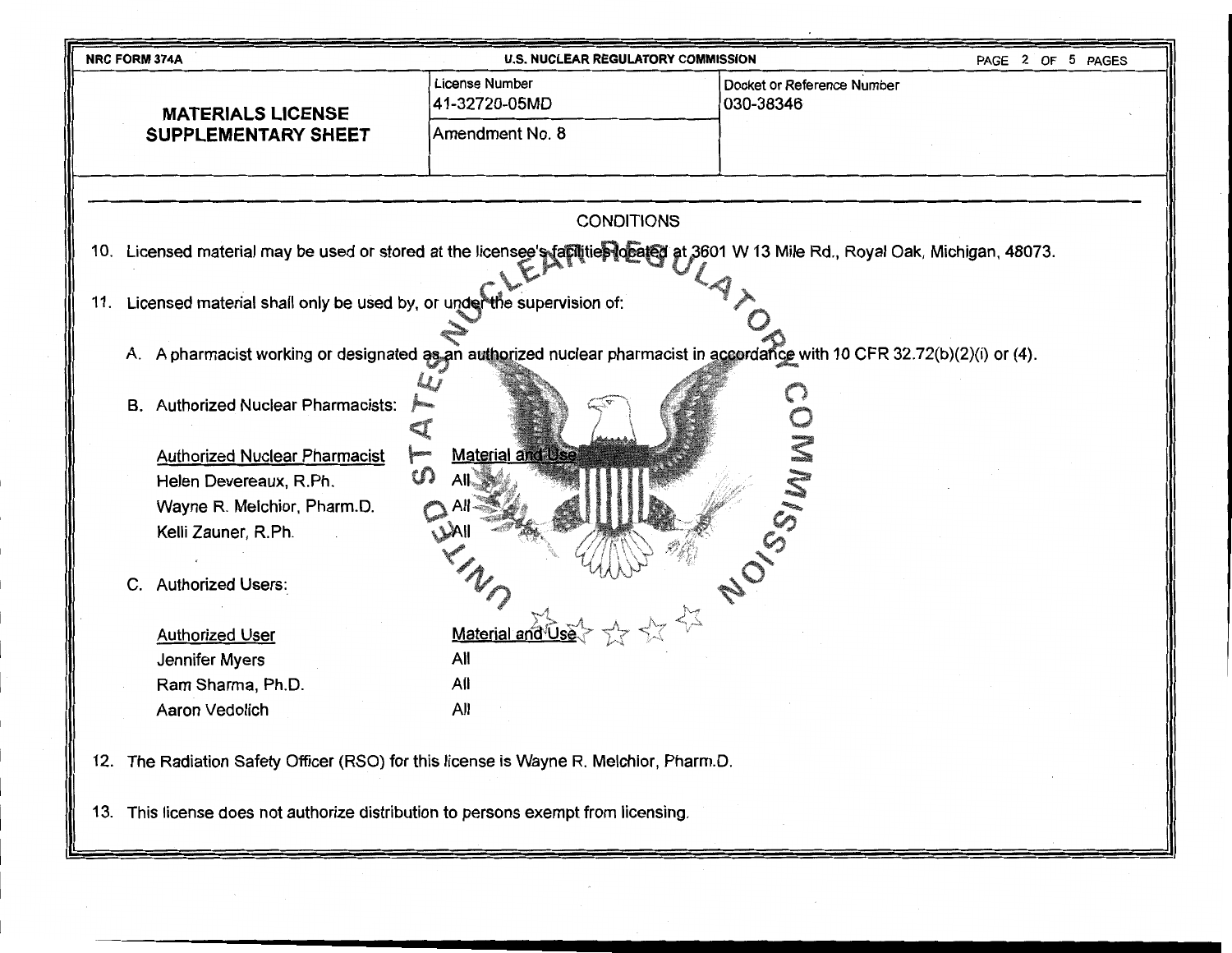| <b>NRC FORM 374A</b><br><b>U.S. NUCLEAR REGULATORY COMMISSION</b><br>PAGE 3 OF 5 PAGES                                                                                                                                                                                                                                                                                                                          |                                                                                                                         |                                                                                                                                                                                                                                                                                                                                                                                                                                 |  |  |
|-----------------------------------------------------------------------------------------------------------------------------------------------------------------------------------------------------------------------------------------------------------------------------------------------------------------------------------------------------------------------------------------------------------------|-------------------------------------------------------------------------------------------------------------------------|---------------------------------------------------------------------------------------------------------------------------------------------------------------------------------------------------------------------------------------------------------------------------------------------------------------------------------------------------------------------------------------------------------------------------------|--|--|
| <b>MATERIALS LICENSE</b>                                                                                                                                                                                                                                                                                                                                                                                        | License Number<br>41-32720-05MD                                                                                         | Docket or Reference Number<br>030-38346                                                                                                                                                                                                                                                                                                                                                                                         |  |  |
| <b>SUPPLEMENTARY SHEET</b>                                                                                                                                                                                                                                                                                                                                                                                      | Amendment No. 8                                                                                                         |                                                                                                                                                                                                                                                                                                                                                                                                                                 |  |  |
|                                                                                                                                                                                                                                                                                                                                                                                                                 |                                                                                                                         |                                                                                                                                                                                                                                                                                                                                                                                                                                 |  |  |
|                                                                                                                                                                                                                                                                                                                                                                                                                 |                                                                                                                         |                                                                                                                                                                                                                                                                                                                                                                                                                                 |  |  |
| months, or at such other intervals as specified.                                                                                                                                                                                                                                                                                                                                                                |                                                                                                                         | 14. A. Sealed sources and detector cells shall be tested for leakage and/or contamination at intervals not to exceed the intervals specified in<br>the certificate of registration issued by the U.S. Nuclear Regulatory Commission under 10 CFR 32.210 or by an Agreement State. In the<br>absence of a registration certificate, sealed sources shall be tested for leakage and/or contamination at intervals not to exceed 6 |  |  |
| B. In the absence of a certificate from a transferor indicating that a leak test has been made within the intervals specified in the certificate of<br>registration issued by the U.S. Nuclear Regulatory Commission under 10 CFR 32.210 or by an Agreement State, prior to the transfer, a<br>sealed source received from another person shall not be put into use until tested and the test results received. |                                                                                                                         |                                                                                                                                                                                                                                                                                                                                                                                                                                 |  |  |
| microcuries of alpha-emitting material.                                                                                                                                                                                                                                                                                                                                                                         |                                                                                                                         | C. Sealed sources need not be tested if they contain only hydrogen-3; or they contain only-a-radioactive gas; or the half-life of the isotope is<br>30 days or less; or they contain not more than 100 microcuries of beta- and/or gamma-emitting material or not more than 10                                                                                                                                                  |  |  |
|                                                                                                                                                                                                                                                                                                                                                                                                                 |                                                                                                                         | D. Sealed sources need not be tested if they are in starage and are not being used. However, when they are removed from storage for use<br>or transferred to another person, and have not been tested within the required leak test interval, they shall be tested before use or<br>transfer. No sealed source shall be stored for a period of more than 10 years without being tested for leakage and/or contamination.        |  |  |
|                                                                                                                                                                                                                                                                                                                                                                                                                 | immediately from service and decontaminated, repaired, or disposed of in accordance with Commission regulations.        | E. The leak test shall be capable of detecting the presence of 185 becquerets (0.005 microcuries) of radioactive material on the test<br>sample. If the test reveals the presence of 185 becquerels (0.005 microcuries) or more of removable contamination, a report shall be<br>filed with the U.S. Nuclear Regulatory Commission in accordance with 10 CFR 30.50(c)(2), and the source shall be removed                       |  |  |
|                                                                                                                                                                                                                                                                                                                                                                                                                 |                                                                                                                         | F. Tests for leakage and/or contamination, including leak test sample collection and analysis, shall be performed by the licensee or other<br>persons specifically licensed by the U.S. Nuclear Regulatory Commission or an Agreement State to perform such services.                                                                                                                                                           |  |  |
|                                                                                                                                                                                                                                                                                                                                                                                                                 | G. Records of leak test results shall be kept in units of becquerels (microcuries) and shall be maintained for 3 years. |                                                                                                                                                                                                                                                                                                                                                                                                                                 |  |  |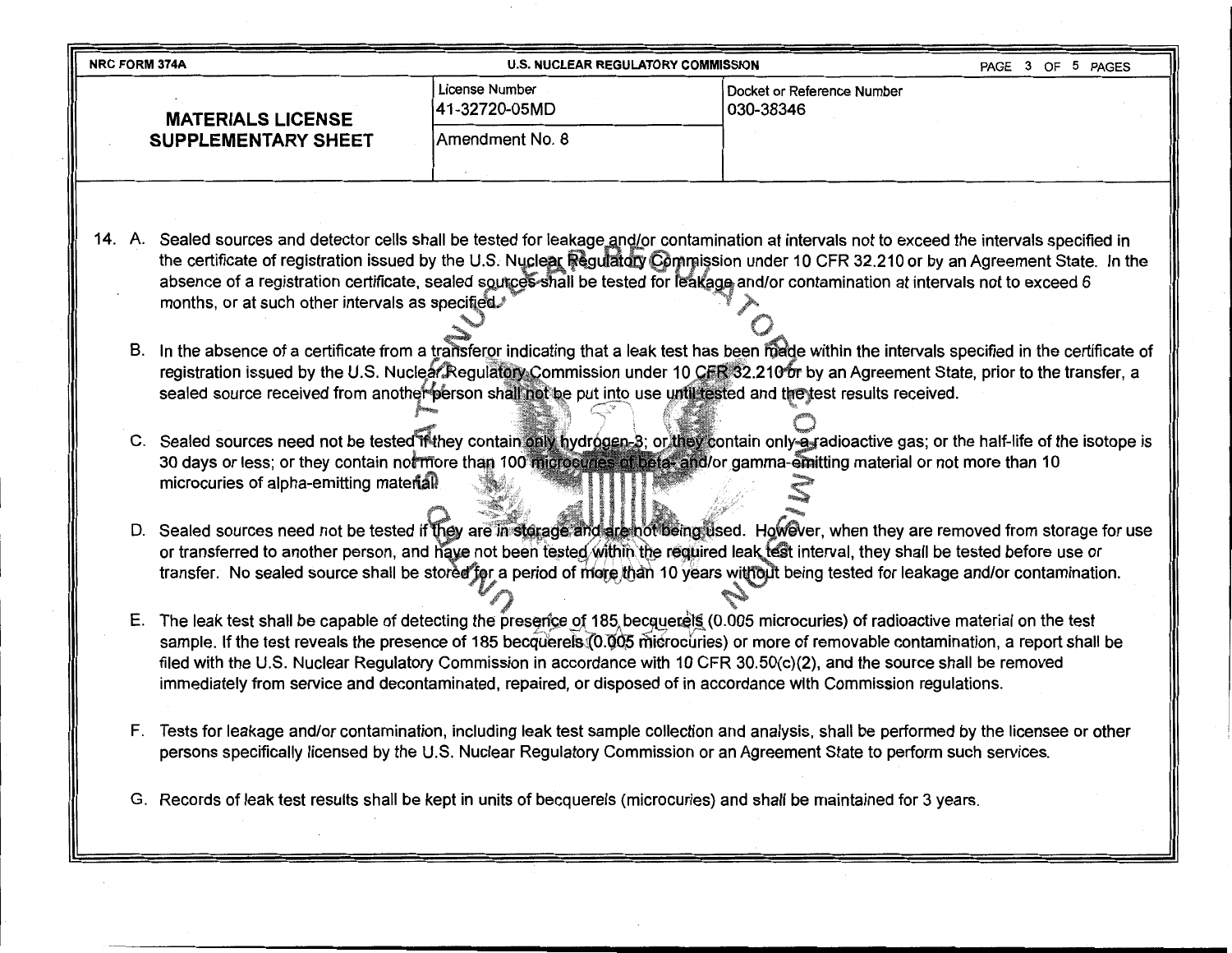|     | <b>NRC FORM 374A</b>                                                                                                                                                                        | <b>U.S. NUCLEAR REGULATORY COMMISSION</b>                                    | PAGE 4 OF 5 PAGES                                                                                                                                                                                                                                                                                                                                                                                                                  |  |  |
|-----|---------------------------------------------------------------------------------------------------------------------------------------------------------------------------------------------|------------------------------------------------------------------------------|------------------------------------------------------------------------------------------------------------------------------------------------------------------------------------------------------------------------------------------------------------------------------------------------------------------------------------------------------------------------------------------------------------------------------------|--|--|
|     | <b>MATERIALS LICENSE</b>                                                                                                                                                                    | License Number<br>41-32720-05MD                                              | Docket or Reference Number<br>030-38346                                                                                                                                                                                                                                                                                                                                                                                            |  |  |
|     | <b>SUPPLEMENTARY SHEET</b>                                                                                                                                                                  | Amendment No. 8                                                              |                                                                                                                                                                                                                                                                                                                                                                                                                                    |  |  |
|     | specifically authorized.                                                                                                                                                                    |                                                                              | 15. Sealed sources containing licensed material shall not be opened or sources removed from source holders by the licensee, except as                                                                                                                                                                                                                                                                                              |  |  |
| 16. | date of the inventory.                                                                                                                                                                      |                                                                              | The licensee shall conduct a physical inventory every 6-months, or at other intervals approved by the U.S. Nuclear Regulatory Commission,<br>to account for all sealed sources and/or devices received and possessed under the license. Records of inventories shall be maintained for 3<br>years from the date of each inventory, and shall include the radionuclides, quantities, manufacturer's name and model numbers, and the |  |  |
|     | Commission pursuant to 10 CFR 32.210 or by an Agreement State                                                                                                                               |                                                                              | 17. Except for maintaining labeling as required by 10 CFR Part 20, or Part 71, the licensee shall obtain authorization from the U.S. Nuclear<br>Regulatory Commission before making any changes in the sealed source, device, or source-device combination that would alter the<br>description or specifications as indicated in the respective certificate of registration issued either by the U.S. Nuclear Regulatory           |  |  |
|     | 18. The licensee is authorized to hold radioactive material with a physical half-life of less than of equal to 120 days for decay-in-storage before<br>disposal in ordinary trash provided: |                                                                              |                                                                                                                                                                                                                                                                                                                                                                                                                                    |  |  |
|     |                                                                                                                                                                                             | managed as biomedical waste after they have been released from the licensee. | A. Before disposal as ordinary trash, the wastershall be surveyed at the container surface with the appropriate survey instrument set on its<br>most sensitive scale and with no interposed shielding to determine that its radioactivity cannot be distinguished from background. All<br>radiation labels shall be removed or obliterated, except for radiation labels on materials that are within containers and that will be   |  |  |
|     | the disposal.                                                                                                                                                                               |                                                                              | B. A record of each such disposal permitted under this license condition shall be retained for three years. The record must include the date<br>of disposal, the date on which the byproduct material was placed in storage, the radionuclides disposed, the survey instrument used, the<br>background dose rate, the dose rate measured at the surface of each waste container, and the name of the individual who performed      |  |  |
|     | syringes and vials and their contents.                                                                                                                                                      |                                                                              | 19. The licensee is authorized to retrieve, receive and dispose of radioactive waste from its customers, limited to radiopharmacy-supplied                                                                                                                                                                                                                                                                                         |  |  |

 $\sim 10$